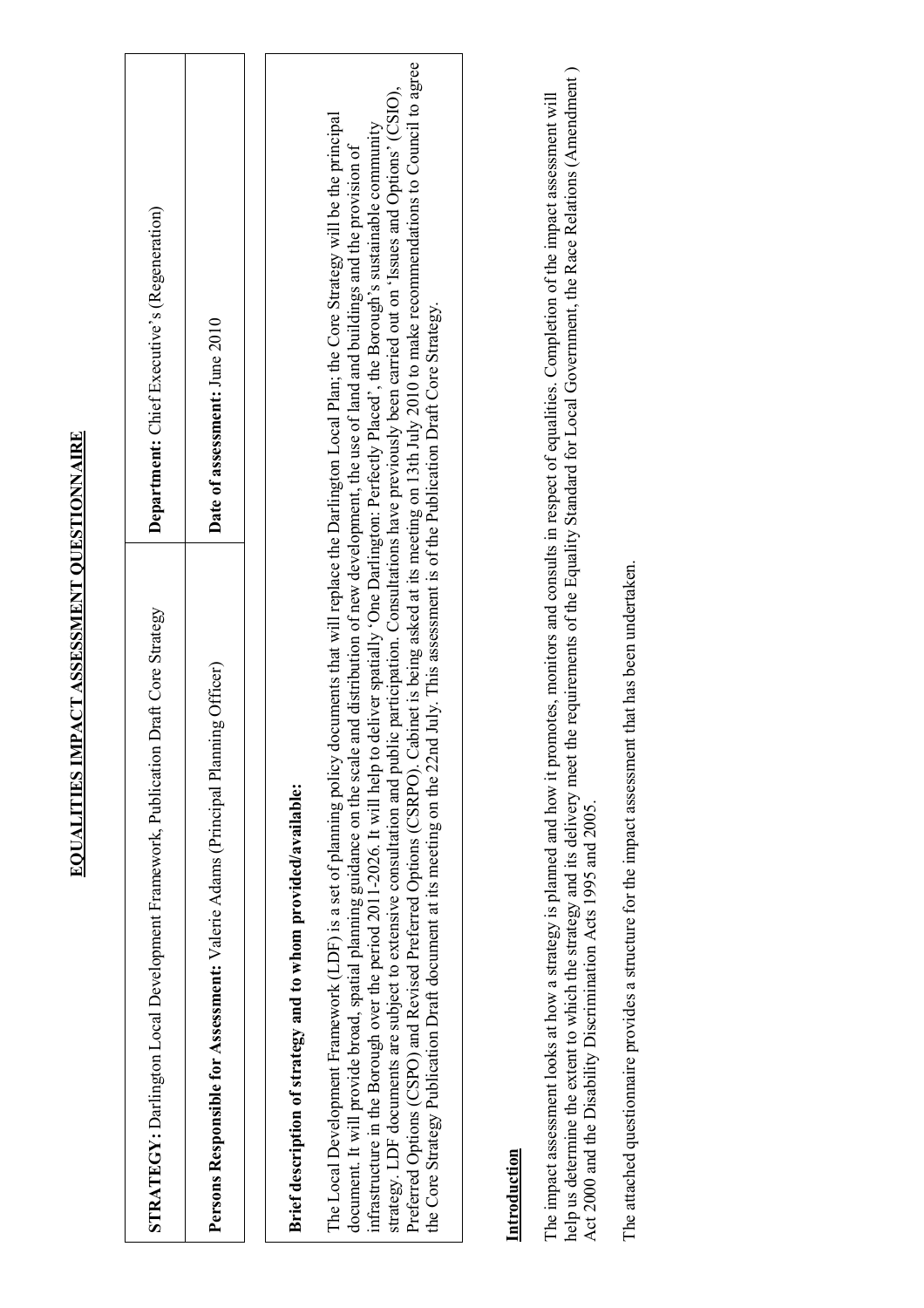| $\vec{c}$                                                                                                                          |                       |                    | Is the strategy and the actions it proposes accessible to everyone within the community? Bear in mind any economic, social, environmental, physical,<br>iers.<br>intellectual, cultural, linguistic, technological or other barri                                                                                                                                                                                                                                                                       |                                                                                                                                                                               |
|------------------------------------------------------------------------------------------------------------------------------------|-----------------------|--------------------|---------------------------------------------------------------------------------------------------------------------------------------------------------------------------------------------------------------------------------------------------------------------------------------------------------------------------------------------------------------------------------------------------------------------------------------------------------------------------------------------------------|-------------------------------------------------------------------------------------------------------------------------------------------------------------------------------|
| Issue                                                                                                                              | Yes                   | $\mathbf{\hat{z}}$ | what evidence do you have to demonstrate this?<br>If yes,                                                                                                                                                                                                                                                                                                                                                                                                                                               | If no, what do you plan to do<br>to remove barriers to access?                                                                                                                |
| Race (inc. culture and<br>nationality)                                                                                             | >                     |                    | Publication draft is a stage for formal objections and representations. It will indicate on<br>(indicating it was available in languages other than English) and direct consultation by<br>the back cover of the document that it can be made available in languages other than<br>Consultations carried out on earlier versions of the Core Strategy included publicity<br>letter representative bodies and other groups that may have an interest in the future<br>planning of Darlington<br>English. | needs identified for any distinct<br>constraint on the ability of the<br>Council to respond to specific<br>The Publication draft Core<br>Strategy does not act as a<br>groups |
| Religion or belief                                                                                                                 | $\blacktriangleright$ |                    | planning of Darlington will be notified of the opportunity to make formal objections and<br>A range of representatives of faith groups which may have an interest in the future<br>representations.                                                                                                                                                                                                                                                                                                     | As above.                                                                                                                                                                     |
| Gender (inc. transvestitism,<br>transgender and<br>transsexuality)                                                                 | >                     |                    | planning of Darlington will be notified of the opportunity to make formal objections and<br>A range of representatives of gender groups which may have an interest in the future<br>representations.                                                                                                                                                                                                                                                                                                    | As above.                                                                                                                                                                     |
| homosexuality and<br>Sexuality (inc.<br>bisexuality                                                                                | >                     |                    | As above.                                                                                                                                                                                                                                                                                                                                                                                                                                                                                               | As above.                                                                                                                                                                     |
| and/or mental impairments).<br>Impairment (inc. physical                                                                           | >                     |                    | As above, but also material can be made available on request in different formats for<br>those with visual impairments. This is indicated on the back cover of the document.<br>Equalities Impact Assessment has been carried out.<br>A separate Disability                                                                                                                                                                                                                                             | As above.                                                                                                                                                                     |
| Age                                                                                                                                | >                     |                    | Growing Older Living in Darlington) and younger people, through the Council's Youth<br>As above. Earlier consultations included events specifically with older people (through<br>Fora.                                                                                                                                                                                                                                                                                                                 | As above.                                                                                                                                                                     |
| Geographical location                                                                                                              | >                     |                    | Every effort is being made to identify, for notification of the opportunity to make formal<br>objections and representations, local representative bodies and other groups, both within<br>the town and in the rural part of the Borough, which may have an interest in the future<br>planning of Darlington. These include residents groups, community partnerships and<br>parish councils.                                                                                                            | As above.                                                                                                                                                                     |
| Any other equality issue (e.g.<br>and/or caring responsibilities<br>or people with a criminal<br>people with dependants<br>record) | >                     |                    | objections and representations, direct consultation representative bodies and other groups<br>Every effort is being made to identify, for notification of the opportunity to make formal<br>that may have an interest in the future planning of Darlington.                                                                                                                                                                                                                                             | As above.                                                                                                                                                                     |

 $\overline{Q}$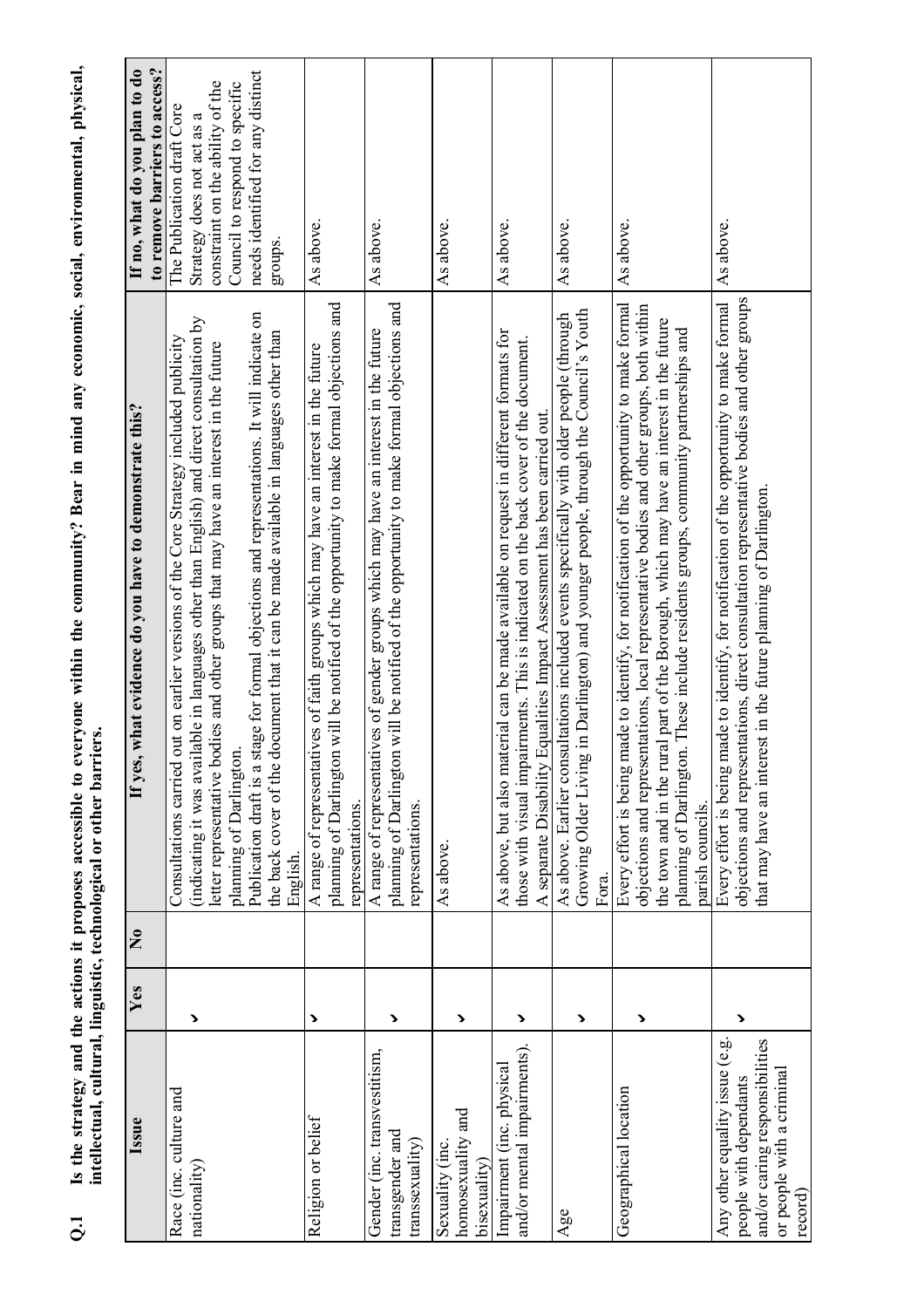|                | $\overline{\phantom{a}}$<br>Yes<br>$\frac{1}{2}$                                                                                                                                                                                                                                                                                                                                                                                                                                                                                                              |
|----------------|---------------------------------------------------------------------------------------------------------------------------------------------------------------------------------------------------------------------------------------------------------------------------------------------------------------------------------------------------------------------------------------------------------------------------------------------------------------------------------------------------------------------------------------------------------------|
|                | If you have answered 'yes', please specify those individuals or groups affected and whether the impact has the potential to be adverse.<br>1. There is a specific draft policy on accommodating travelling groups. The purpose of the policy is to ensure that they are not disadvantaged by<br>inadequate provision.                                                                                                                                                                                                                                         |
|                | (b) What needs to be done to prevent any potentially adverse impact?                                                                                                                                                                                                                                                                                                                                                                                                                                                                                          |
|                | Several consultation stages leading to the preparation of this policy have informed an approach that eliminates as far as possible, any adverse impacts<br>identified.                                                                                                                                                                                                                                                                                                                                                                                        |
| $\overline{Q}$ | (a) Do you promote equality within the strategy? (e.g. through departmental equalities group, innovative marketing or community engagement<br>techniques)                                                                                                                                                                                                                                                                                                                                                                                                     |
|                | Yes<br>$\frac{1}{2}$                                                                                                                                                                                                                                                                                                                                                                                                                                                                                                                                          |
|                | the Borough maintains and creates safe, attractive, accessible, healthy and inclusive sustainable communities, eliminating any disadvantage people<br>To reflect the 'One Darlington' Priority of the sustainable community strategy, the second of eight strategic objectives for the LDF Core Strategy is to<br>Provide equality of opportunity for everyone now and in the future, by ensuring that the design, location and mix of development and infrastructure across<br>If you have answered 'yes', please give examples of how equality is promoted. |
|                | (Strengthening the Green Infrastructure Network) are designed to ensure that there is good access to shops, housing, services and other facilities for all,<br>Equalities of access: Revised draft policies, such as CS2 (Achieving High Quality Sustainable Design), CS19 (Improving Transport Infrastructure and<br>Creating a Sustainable Transport Network), CS9 (district and local centres and local shops and services), CS11 (Meeting Housing Needs) and CS17<br>wherever people live.<br>experience'<br>$\overline{\mathbf{C}}$                      |
| $\vec{c}$      | equality more effectively?<br>Are there any plans in place within the strategy to promote                                                                                                                                                                                                                                                                                                                                                                                                                                                                     |
|                | Yes<br>$\frac{1}{2}$                                                                                                                                                                                                                                                                                                                                                                                                                                                                                                                                          |
|                | If yes, please outline what you intend to do (including details, if known, of timescales and areas to be covered, etc.)<br>See response to Q3 above.                                                                                                                                                                                                                                                                                                                                                                                                          |

Q.2 (a) For whatever reason, does the strategy treat any group differently from its other service users?

 $Q<sub>2</sub>$ 

(a) For whatever reason, does the strategy treat any group differently from its other service users?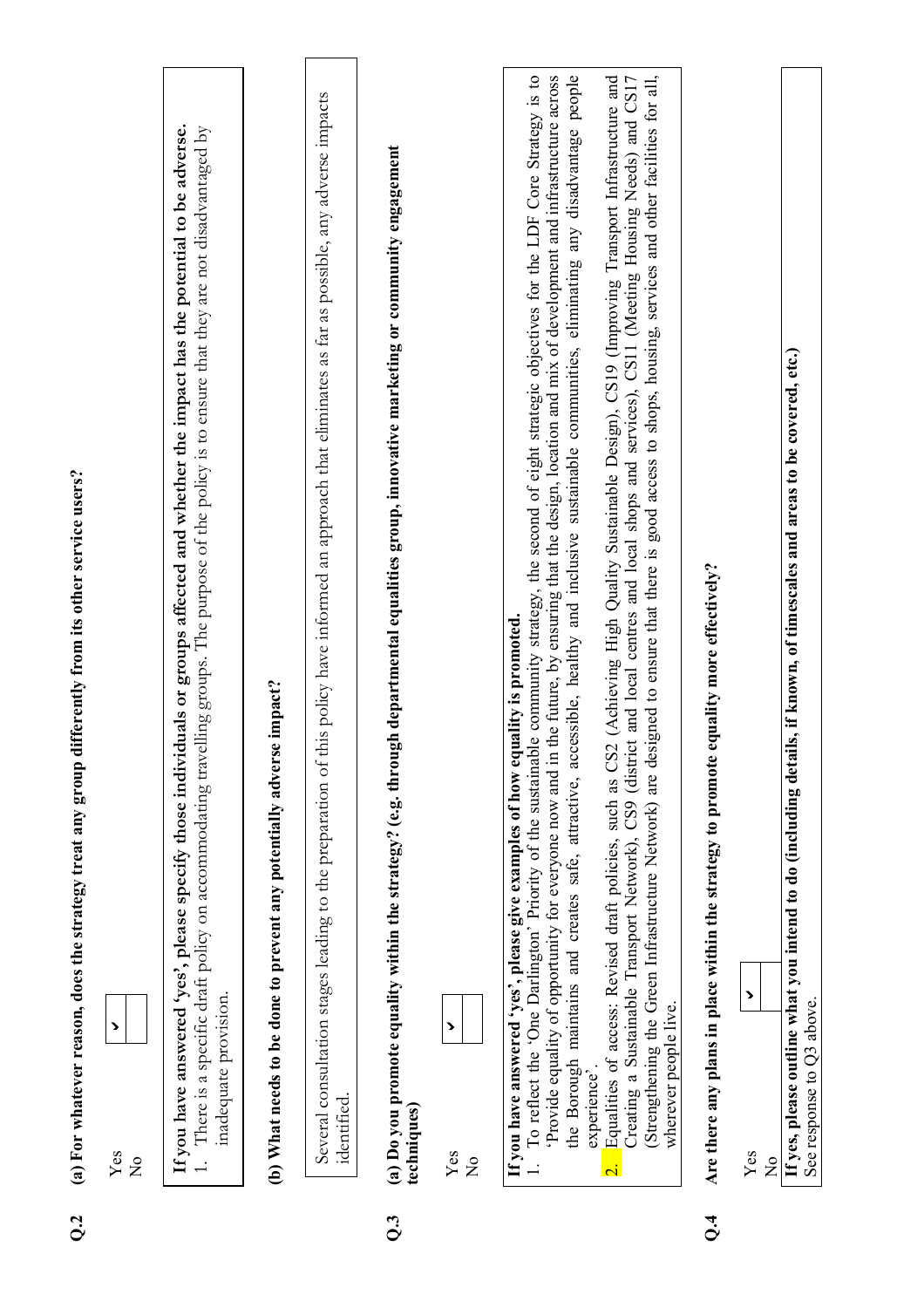| Group                                                             | Yes                   | $\tilde{\mathbf{z}}$ | If yes, please give evidence (Who? When? What were the outcomes)                                                                                                                                                                                                                                                                                                                                                                                                                                                                                                                                                                                                                                                                                                                                                                                     | consultation do you<br>plan to do and by<br>If no, what<br>when?                                                                                                                                                    |
|-------------------------------------------------------------------|-----------------------|----------------------|------------------------------------------------------------------------------------------------------------------------------------------------------------------------------------------------------------------------------------------------------------------------------------------------------------------------------------------------------------------------------------------------------------------------------------------------------------------------------------------------------------------------------------------------------------------------------------------------------------------------------------------------------------------------------------------------------------------------------------------------------------------------------------------------------------------------------------------------------|---------------------------------------------------------------------------------------------------------------------------------------------------------------------------------------------------------------------|
| Racial (inc. culture and<br>nationality                           | >                     |                      | Options in October-December 2008, and Revised Preferred Options in January and February 2010. A<br>wide range of representative bodies and interest groups, local and national, were consulted at each of<br>on the Core Strategy: Issues and Options in February 2008, Preferred<br>these stages, and any responses received have been published on the Council's website,<br>Racial and national bodies and groups sent direct consultations included:<br>Darlington & Durham County Race Equality Council;<br>Darlington & District West Indian Association;<br>Darlington Bangladeshi Association;<br>www.darlington.govuk/planningpolicy.<br>UK Association of Gypsy Women;<br>Commission for Racial Equality;<br>Darlington Chinese Association;<br>Gypsy & Traveller Community;<br>Punjabi and Hindi Association.<br>Consultations took place | they can be identified -<br>Publication Draft Core<br>will be notified of the<br>formal objections and<br>representations to the<br>The same bodies and<br>groups - and more if<br>opportunity to make<br>Strategy. |
| Religion or belief                                                | >                     |                      | As above. Religious bodies and groups sent direct consultations included:<br>Sikh Community Welfare, Cultural Society and Missionary Society;<br>contacts at 31 churches, mosques, temples, etc;<br>Darlington Sikh Association for Women;<br>Islamic Society - Darlington;<br>Darlington Town Mission;<br>Islamic Women's Forum.<br>Life & Light Missions;                                                                                                                                                                                                                                                                                                                                                                                                                                                                                          | As above.                                                                                                                                                                                                           |
| Gender (inc transvestitism,<br>transgender and<br>transsexuality) | >                     |                      | As above. Womens groups sent direct consultations included:<br>Soroptimist International of Darlington and District.<br>Durham County Federation of Women's Institutes;<br>Darlington Federation of Towns Womens Guilds;<br>National Council of Women;<br>See also below.                                                                                                                                                                                                                                                                                                                                                                                                                                                                                                                                                                            | As above.                                                                                                                                                                                                           |
| homosexuality and<br>Sexuality (e.g<br>bisexuality                | $\blacktriangleright$ |                      | As above. Direct consultation included with Gay Advice Darlington.                                                                                                                                                                                                                                                                                                                                                                                                                                                                                                                                                                                                                                                                                                                                                                                   | As above.                                                                                                                                                                                                           |
| Impairment (e.g. physical                                         |                       |                      | As above. Groups sent direct consultations included:                                                                                                                                                                                                                                                                                                                                                                                                                                                                                                                                                                                                                                                                                                                                                                                                 | As above.                                                                                                                                                                                                           |

Q.5 In the past three years, have you consulted with any of the following groups regarding the delivery of and access to the strategy? In the past three years, have you consulted with any of the following groups regarding the delivery of and access to the strategy?  $Q.S$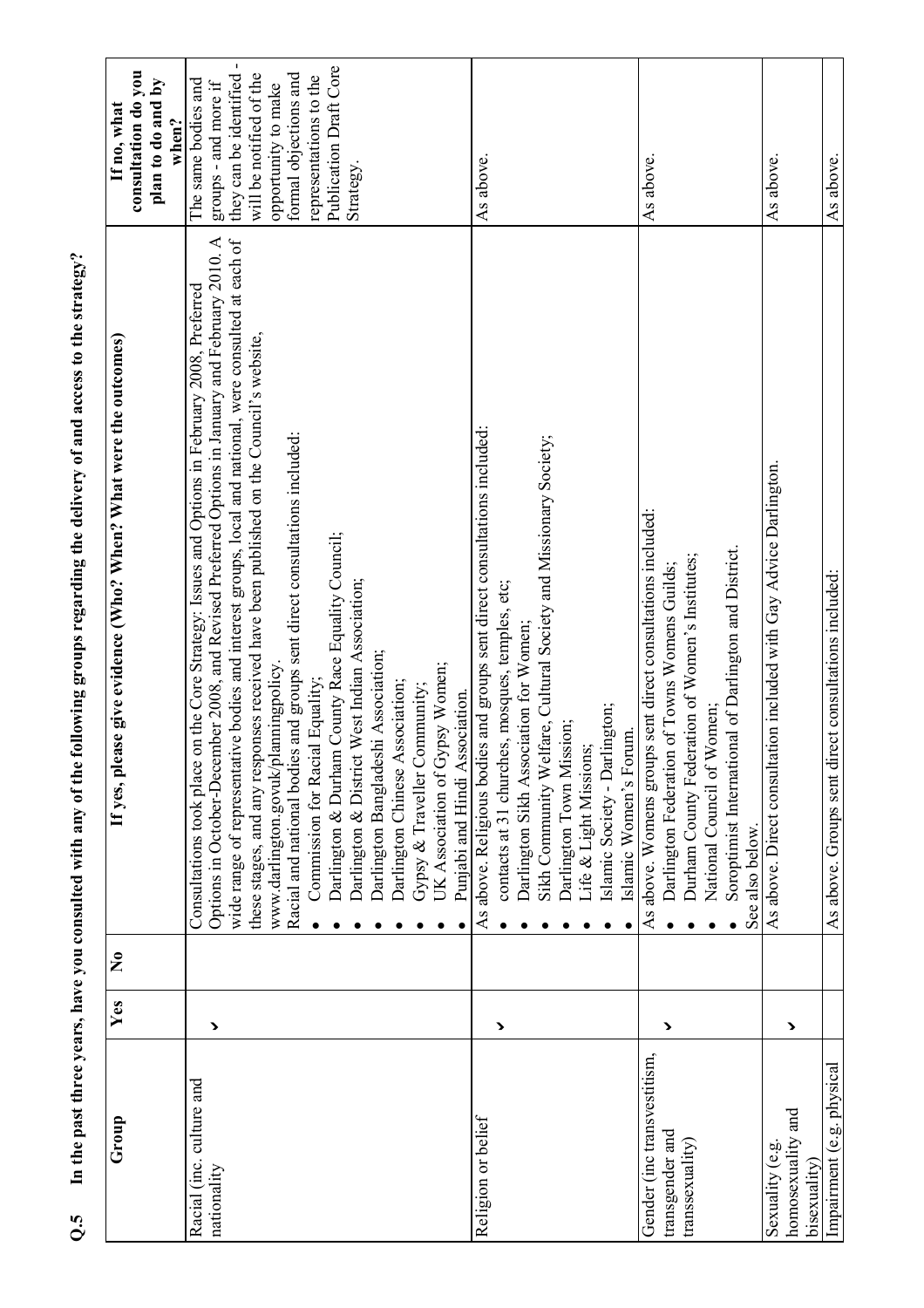| Group                                                                                                                      | Yes | $\tilde{\mathbf{z}}$ | If yes, please give evidence (Who? When? What were the outcomes)                                                                                                                                                                                                                                                                                                                                                                                                                                                                                                                                                                 | consultation do you<br>plan to do and by<br>If no, what<br>when? |
|----------------------------------------------------------------------------------------------------------------------------|-----|----------------------|----------------------------------------------------------------------------------------------------------------------------------------------------------------------------------------------------------------------------------------------------------------------------------------------------------------------------------------------------------------------------------------------------------------------------------------------------------------------------------------------------------------------------------------------------------------------------------------------------------------------------------|------------------------------------------------------------------|
| and/or mental impairment)                                                                                                  | >   |                      | Darlington Society for Mentally Handicapped Children & Adults;<br>Learning Disability, Mental Health and Substance Misuse;<br>Darlington & District Timitus Group;<br>Darlington Association on Disability;<br>Support Group;<br>Darlington & District Deaf Club;<br>Darlington Society for the Blind;<br>Society;<br>Guide Dogs for the Blind.<br>Alzheimer's Disease<br>Darlington Coronary<br>Darlington MIND;                                                                                                                                                                                                                |                                                                  |
| Age                                                                                                                        | >   |                      | As above. Groups sent direct consultations included:<br>Darlington Senior Citizens Association;<br>Age Concern Darlington;<br><b>GOLD Members.</b>                                                                                                                                                                                                                                                                                                                                                                                                                                                                               | As above.                                                        |
| Geographical location                                                                                                      | >   |                      | community centres and groups in the villages of Bishopton, Brafferton & Coatham Mundeville,<br>community groups and residents' associations in the town at Blackwell Grange, Branksome,<br>Cockerton, Haughton, Lascelles, Parkside, Red Hall, Rise Carr, Skerne Park, Springfield<br>Heighington, Hurworth, Middleton St George, Neasham, Sadberge and Summerhouse.<br>As above. Location-specific bodies and groups sent direct consultations included:<br>all parish councils and parish meetings in the Borough;<br>Community Partnerships for the 11 priority wards;<br>Westbrook Villas and Whinfield<br>ward councillors; | As above.                                                        |
| responsibilities or people<br>people with dependants<br>with a criminal record)<br>Any other status (e.g.<br>and/or caring | >   |                      | As above. Groups sent direct consultations included:<br>eekers Support Group;<br>DBC Anti-Social Behaviour Co-ordinator;<br>National Offender Management Service.<br>North of England Refugee Service;<br>Durham County Probation Service;<br>Darlington Carers Support Project;<br>First Stop Darlington;<br>Refugee & Asylum S<br>Sure Start;                                                                                                                                                                                                                                                                                  | As above.                                                        |